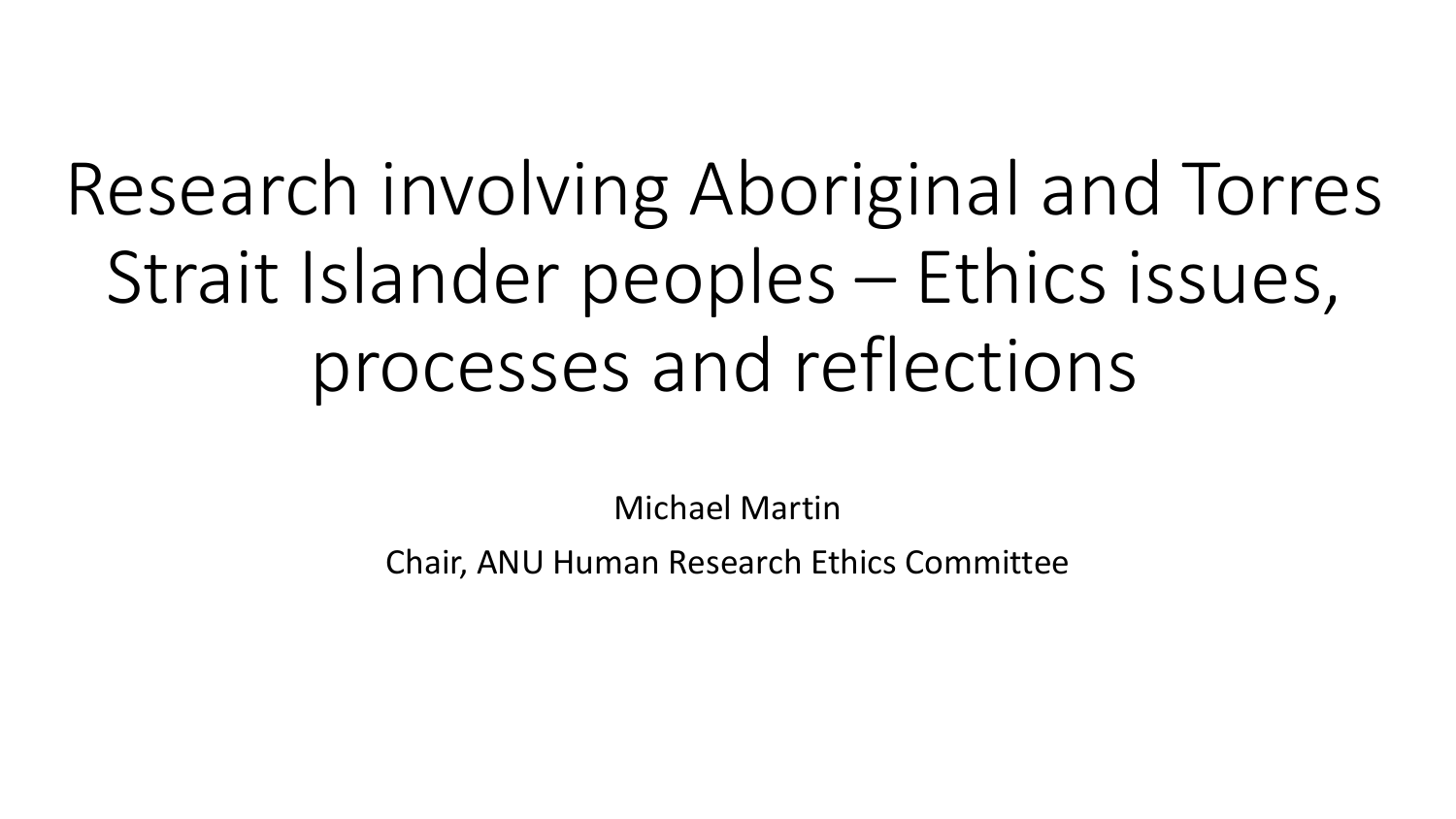### Acknowledgement of Country

We acknowledge and celebrate the First Australians on whose traditional lands we meet, and pay our respect to the elders past, present and emerging.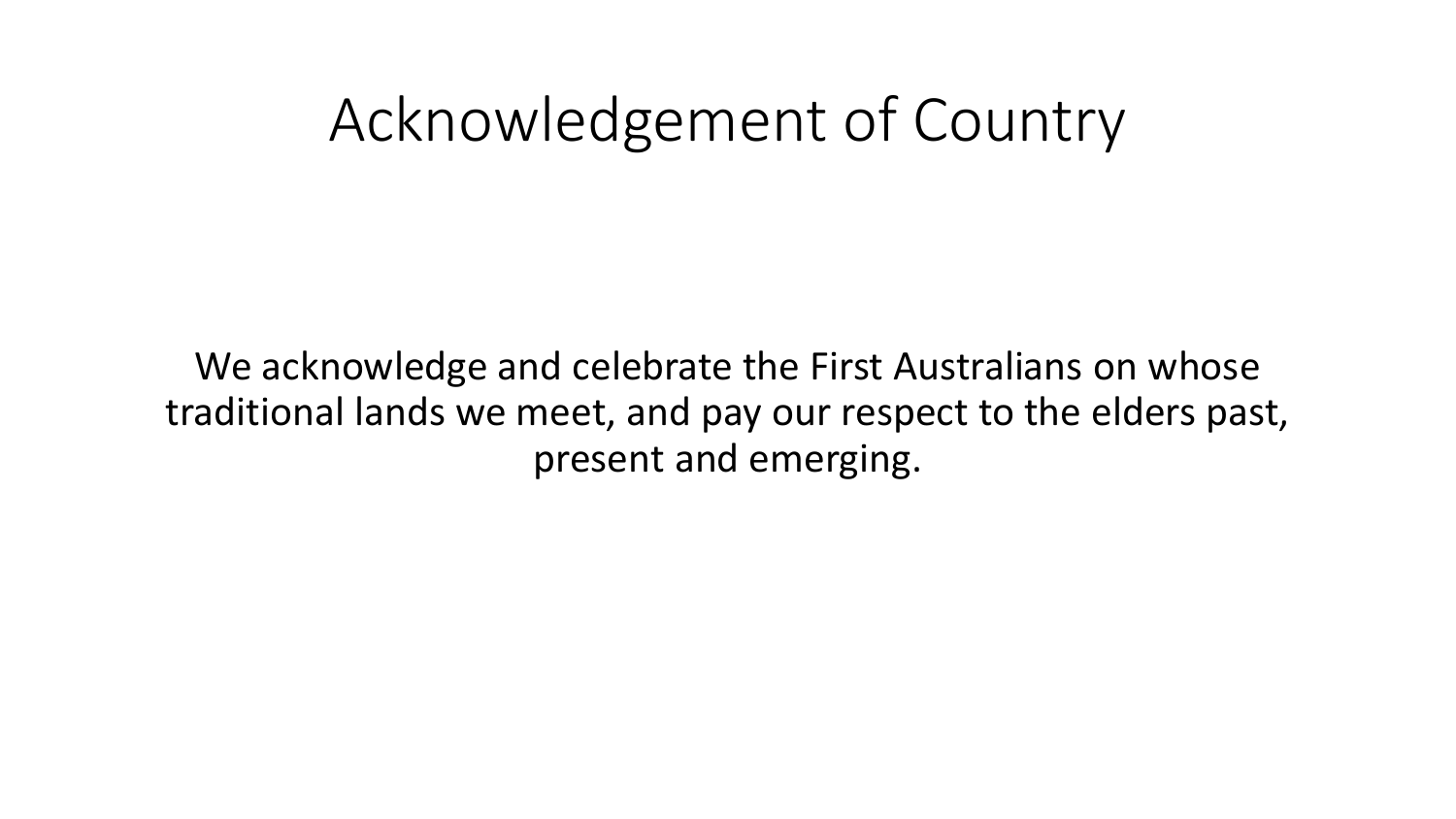# Common Issues and Questions

- Full Ethics review is required is there "low risk" research involving Aboriginal and Torres Strait Islander peoples?
- Research involving Aboriginal and Torres Strait Islander peoples needs to be about issues that are important to Aboriginal and Torres Strait Islander people
- "Involving" simple word, complicated meaning…
	- Aboriginal and Torres Strait Islander peoples as research participants (partners)
	- Focus on issues that affect Aboriginal and Torres Strait Islander peoples
- Health research why is it different?
- Consultation? Engagement? Who speaks for whom?
- Agreements "Benefits and sharing", "Research Agreements"
- Cultural knowledge and Intellectual Property
- Research Governance Advisory groups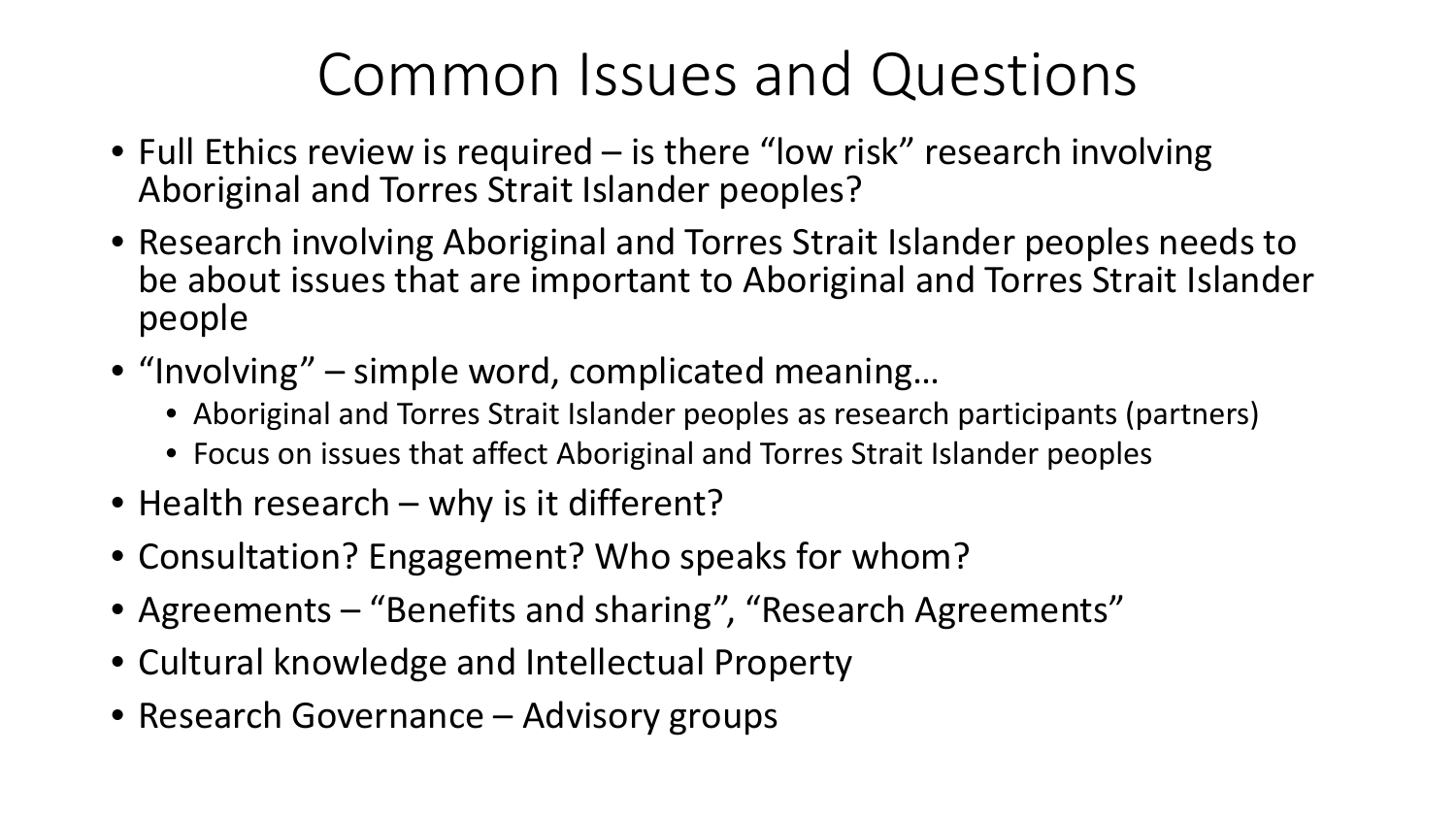# Key Resources

- *National Statement on Ethical Conduct of Human Research* (NHMRC):<br>[https://www.nhmrc.gov.au/about-us/publications/national-statement-ethical-](https://www.nhmrc.gov.au/about-us/publications/national-statement-ethical-conduct-human-research)<br>conduct-human-research
	- Chapter 4.7
- *Ethical conduct in research with Aboriginal and Torres Strait Islander Peoples and communities: Guidelines for researchers and stakeholders* [\(NHMRC\): https://www.nhmrc.gov.au/about-us/resources/ethical-conduct-research-aboriginal-](https://www.nhmrc.gov.au/about-us/resources/ethical-conduct-research-aboriginal-and-torres-strait-islander-peoples-and-communities) and-torres-strait-islander-peoples-and-communities
	- Maps to the National Statement
- *Keeping Research on Track II* (NHMRC): <https://www.nhmrc.gov.au/about-us/resources/keeping-research-track-ii>
	- "How to" guide for research based on the document above
- *Guidelines for Ethical Research in Australian Indigenous Studies* (AISTSIS):<br>[https://aiatsis.gov.au/research/ethical-research/guidelines-ethical-research-](https://aiatsis.gov.au/research/ethical-research/guidelines-ethical-research-australian-indigenous-studies)<br>australian-indigenous-studies
	- Updated Guidelines from AIATSIS coming soon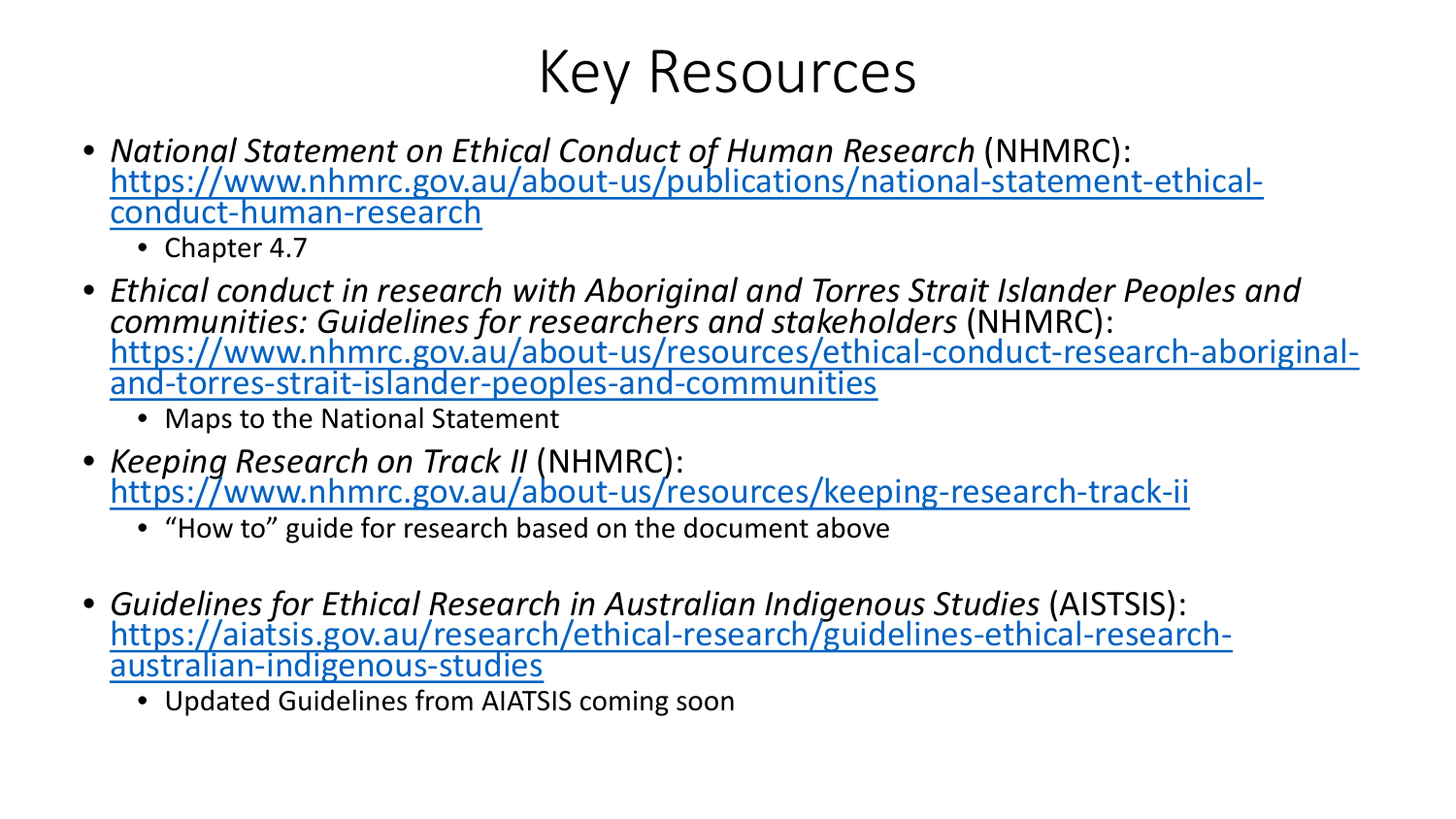### Another resource – the dilly bag

• The ARPNet Dilly bag. A practical field guide to participatory and other research tools for use by Aboriginal research practitioners in Australia https://www.researchgate.net/publication/302957598 The ARPNet Dilly bag A practical field guide to participatory and other research tools f or use by Aboriginal research practitioners in Australia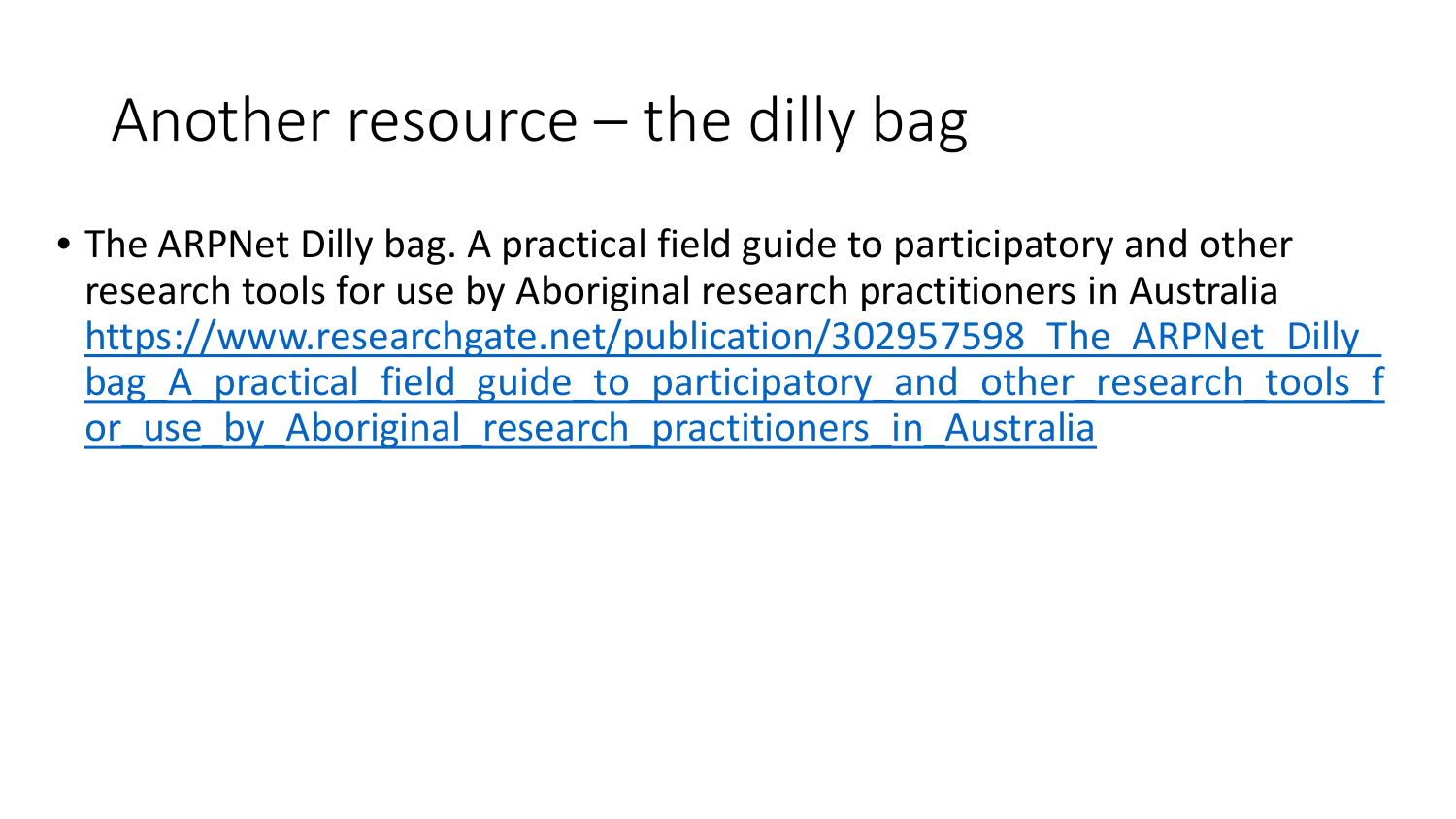# The National Statement

- "There should be evidence of support for the research project from relevant Aboriginal and Torres Strait Islander communities or groups and the research methodology should engage with their social and cultural practices." (4.7.2)
- "The benefits from research should include the enhancement or establishment of capabilities, opportunities or research outcomes that advance the interests of Aboriginal and Torres Strait Islander Peoples." (4.7.7)
- "The research proposal should demonstrate evidence of respectful engagement with Aboriginal and Torres Strait Islander Peoples." (4.7.10)
- "The research approach should value and create opportunities to draw on the knowledge and wisdom of Aboriginal and Torres Strait Islander Peoples by their active engagement in the research processes, including the interpretation of the research data." (4.7.11)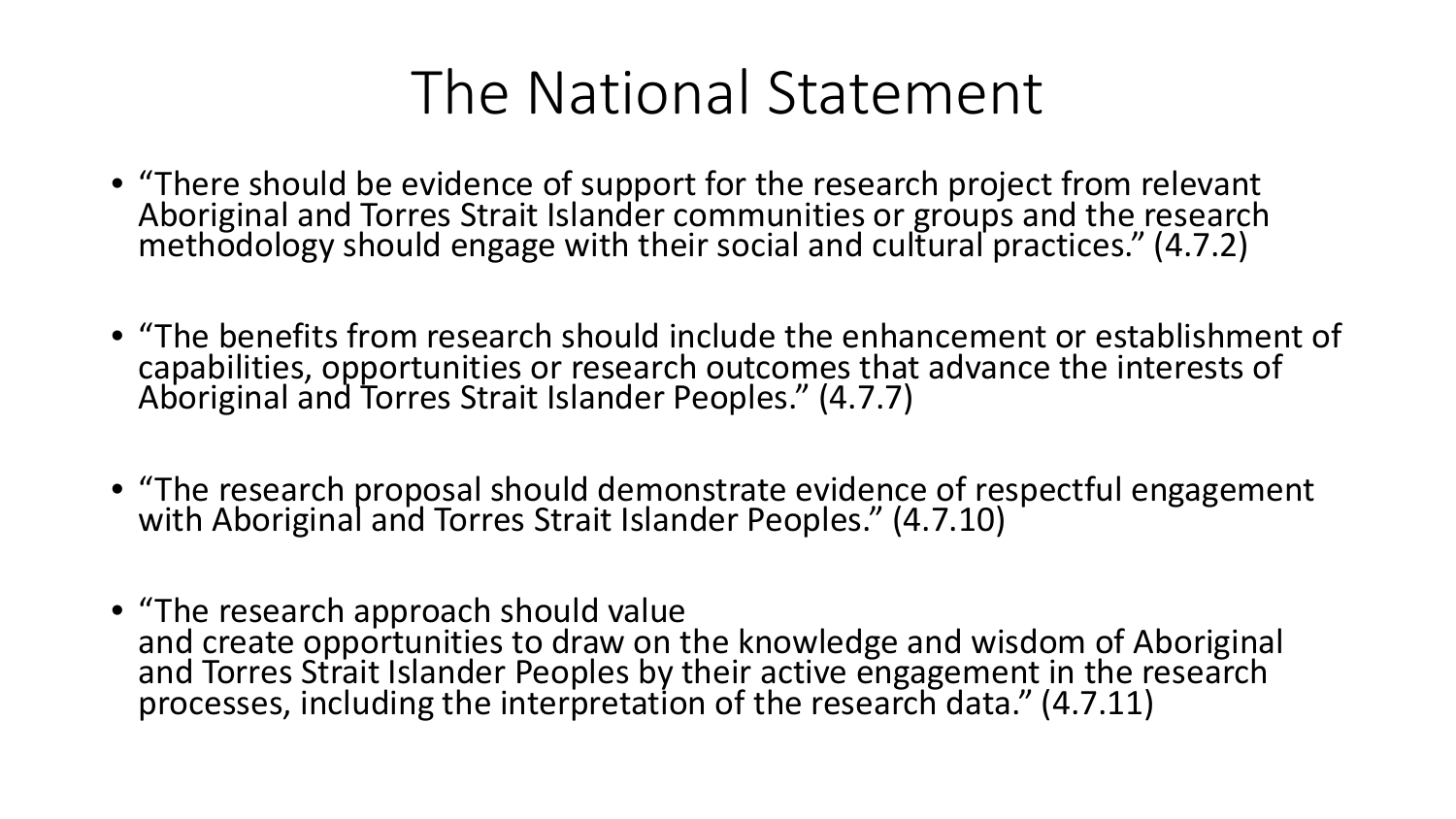Full Ethics review is required – is there "low risk" research involving Aboriginal and Torres Strait Islander peoples?



It's not so much about "risk" as it is about the research being designed around core values (reciprocity, respect, equality, responsibility, survival and protection, spirit and integrity)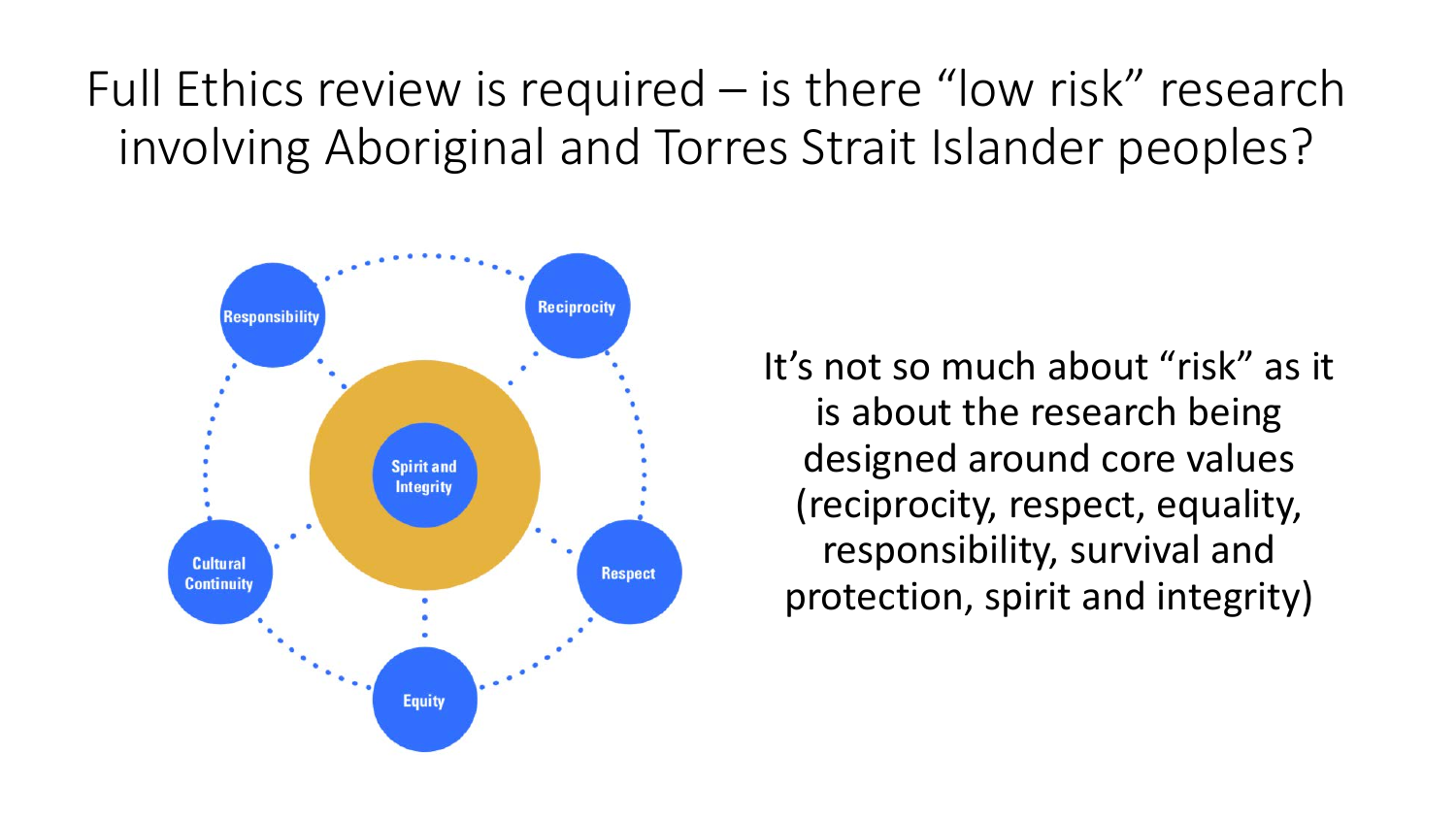# "Involving" – simple word, complicated meaning…

- "Involving" means Aboriginal and Torres Strait Islander peoples as
	- Research leaders
	- Research partners
	- Participants in research
- Research about topics that affect Aboriginal and Torres Strait Islander peoples "involves" Aboriginal and Torres Strait Islander peoples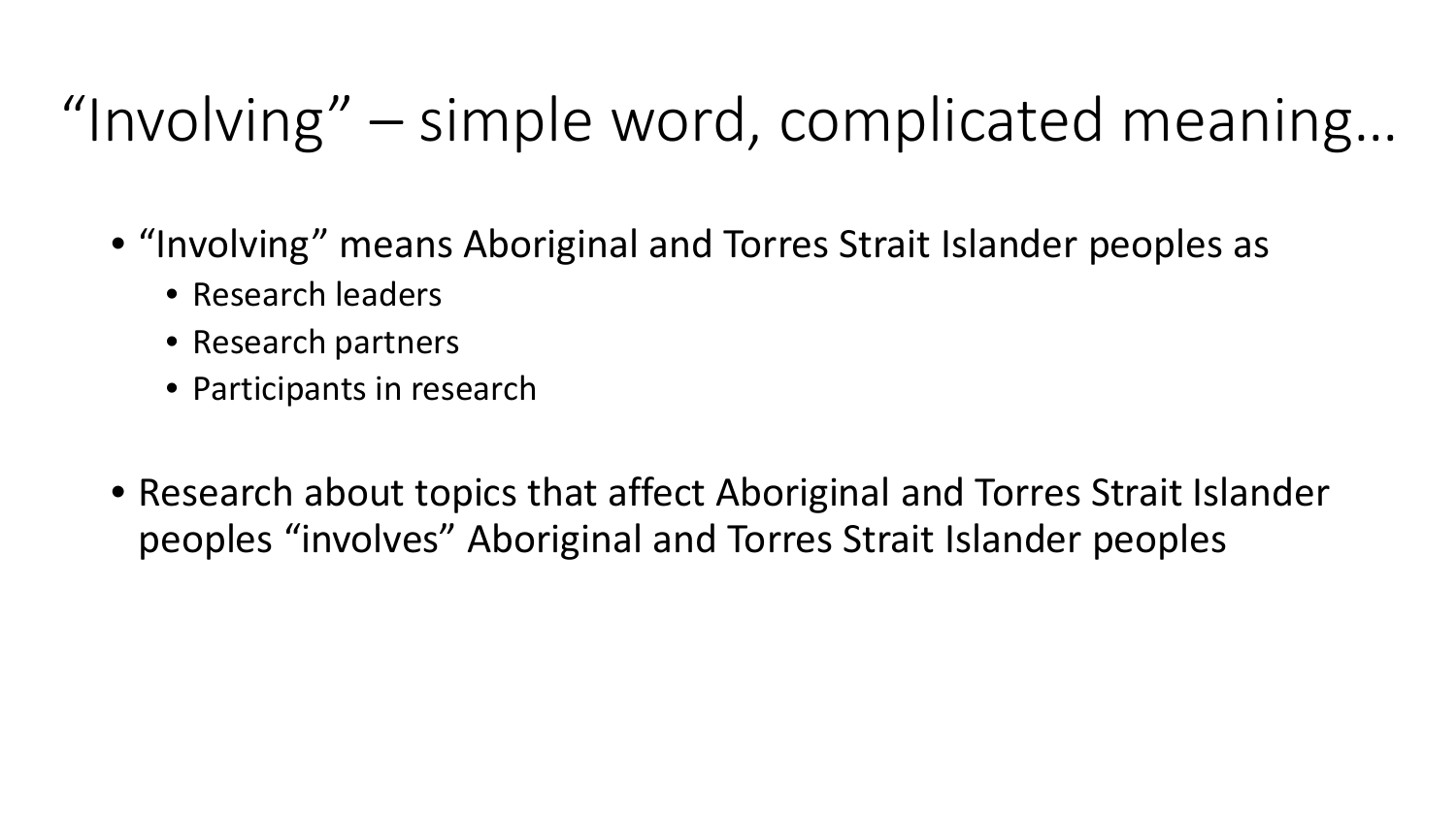# Consultation? Engagement? Who speaks for whom?

- Probably the single biggest issue the HREC thinks about…
- Scope of research: is it community-based? Issue-based? Healthrelated?
- Consultation: the idea is NOT that researchers "consult" and then decide approaches based on the information provided. This is too one-way.
- Research not *about* but *with*
- Engagement: Who leads the research?
- Letters of support from whom?
- Evidence of engagement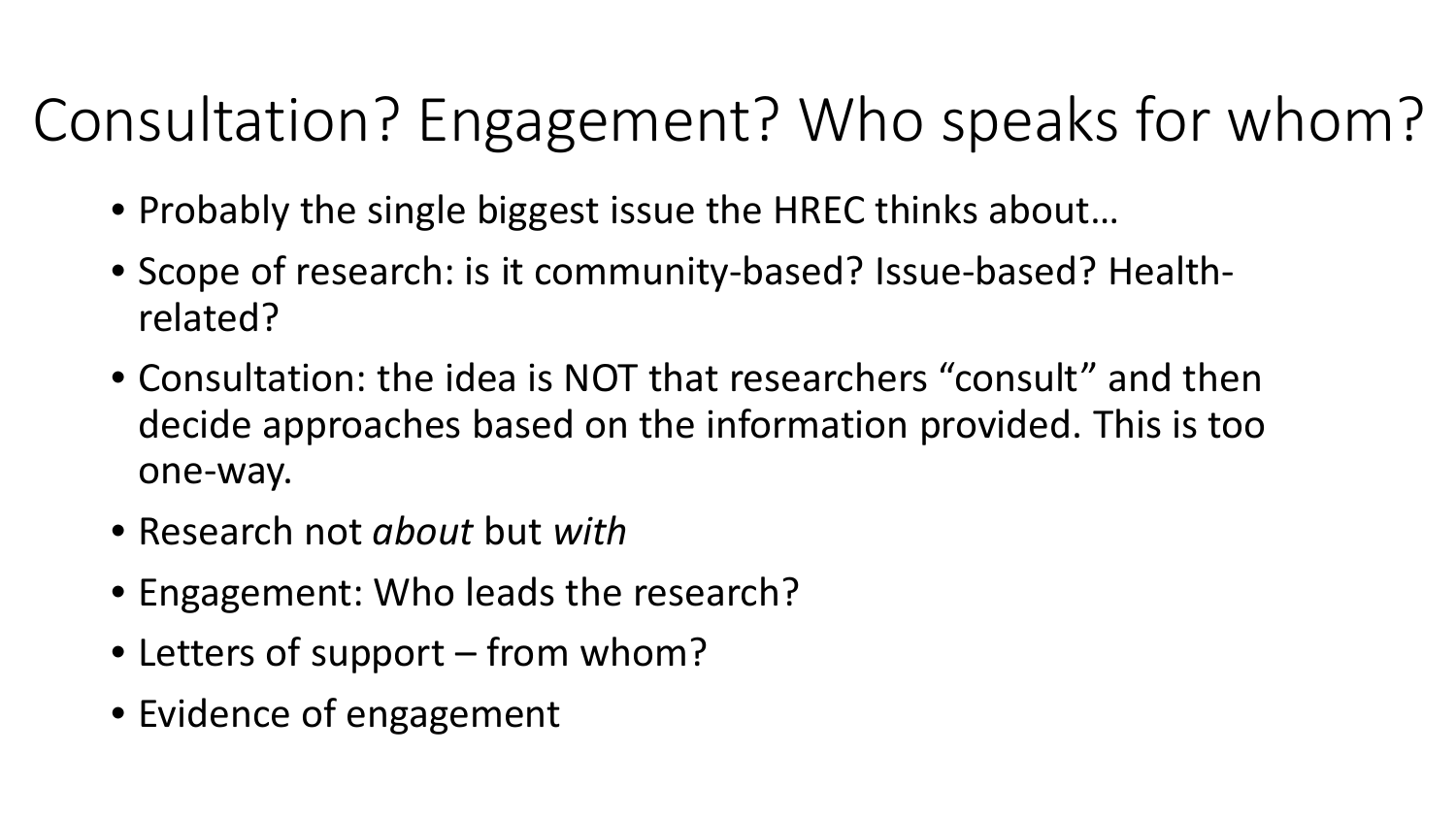# Agreements

- Research agreements. Evidencing that benefits and risks have been discussed and agreed.
- Benefits and sharing agreements. Ensuring that "the realisable benefits for Aboriginal and Torres Strait Islander participants from the research processes, outcomes and outputs should be distributed in a way that is agreed to and considered fair by these participants" (NS 4.7.9)
- Agreements need to be
	- Specific
	- Enforceable
	- Comprehensive: "A letter of community or organisation support for the project should not be provided if people are not happy with every detail of the research project. It may be beneficial to wait until the necessary changes have been made and agreed to by all parties" (*Keeping Research on Track II*, p. 30).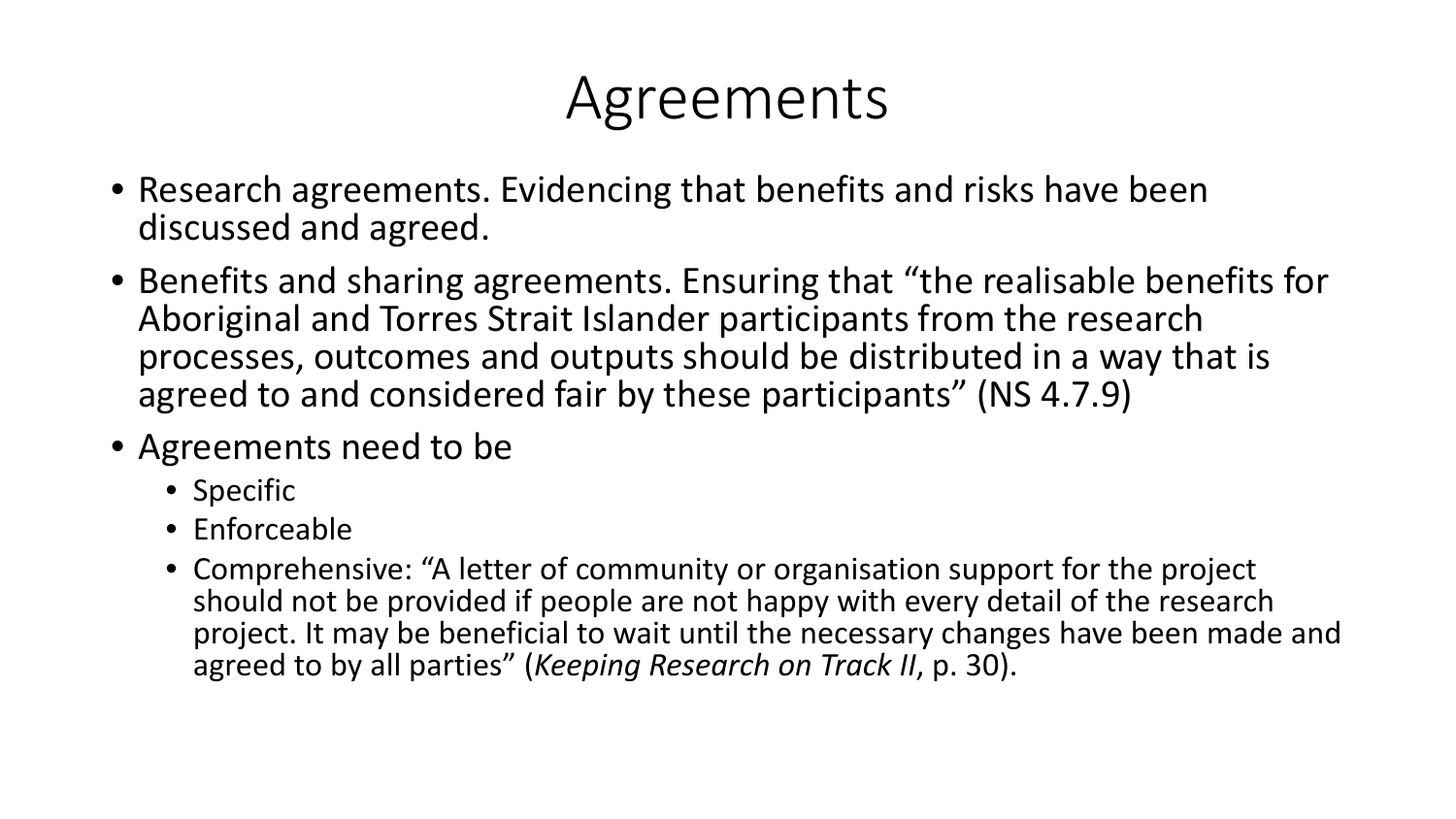# Cultural Knowledge and Intellectual Property

- Typical Intellectual Property policies may not be "fit for purpose" in research involving Aboriginal and Torres Strait Islander peoples as they tend to vest IP in researchers, institutions and contracting organisations.
- Where IP is created by Aboriginal and Torres Strait Islander peoples and where cultural knowledge is involved, all rights (copyright, moral rights, intellectual property rights) should vest in Aboriginal and Torres Strait Islander people and organisations, and benefits should flow to Aboriginal and Torres Strait Islander people.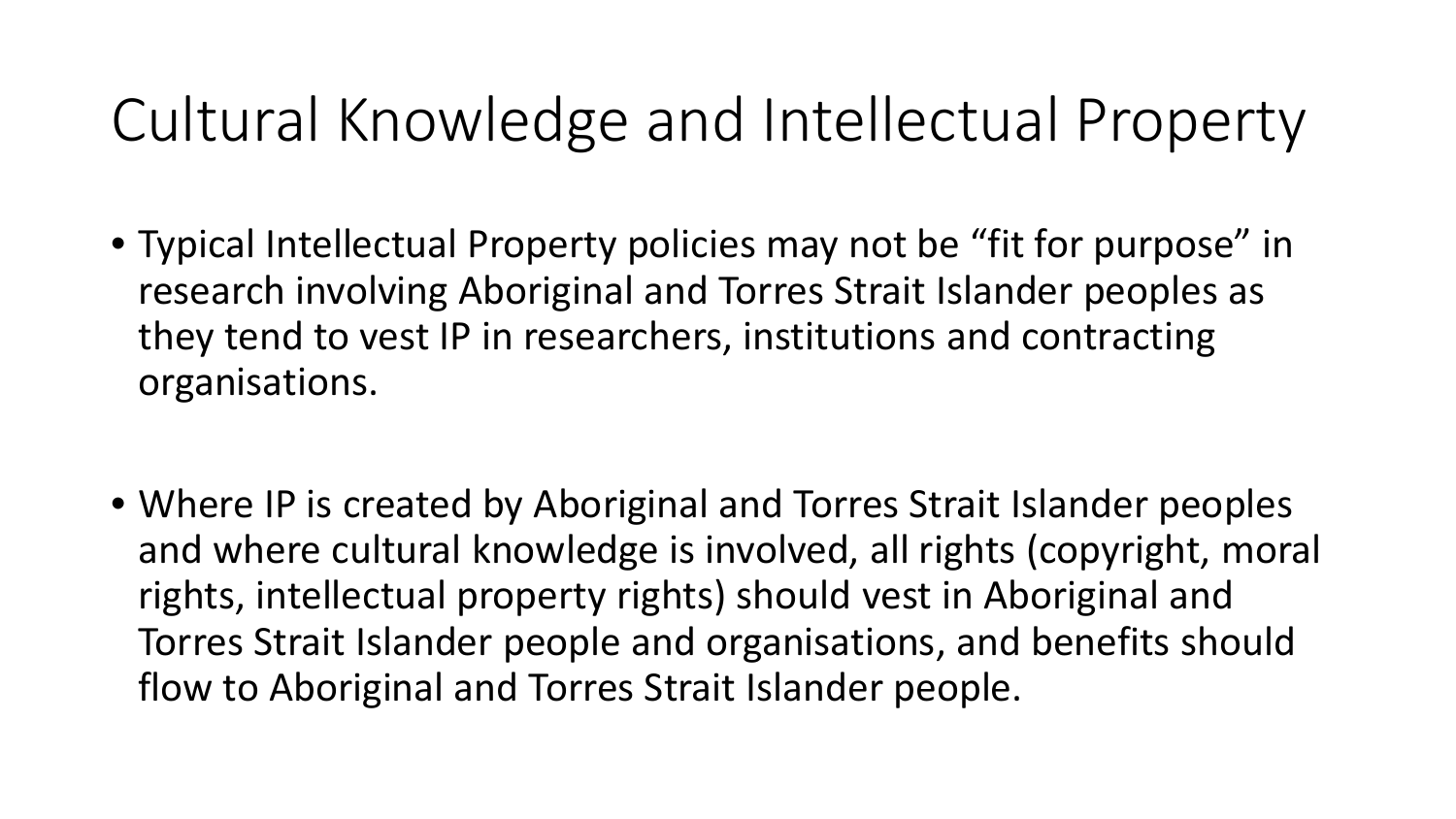#### More about the dilly bag - Read it!!

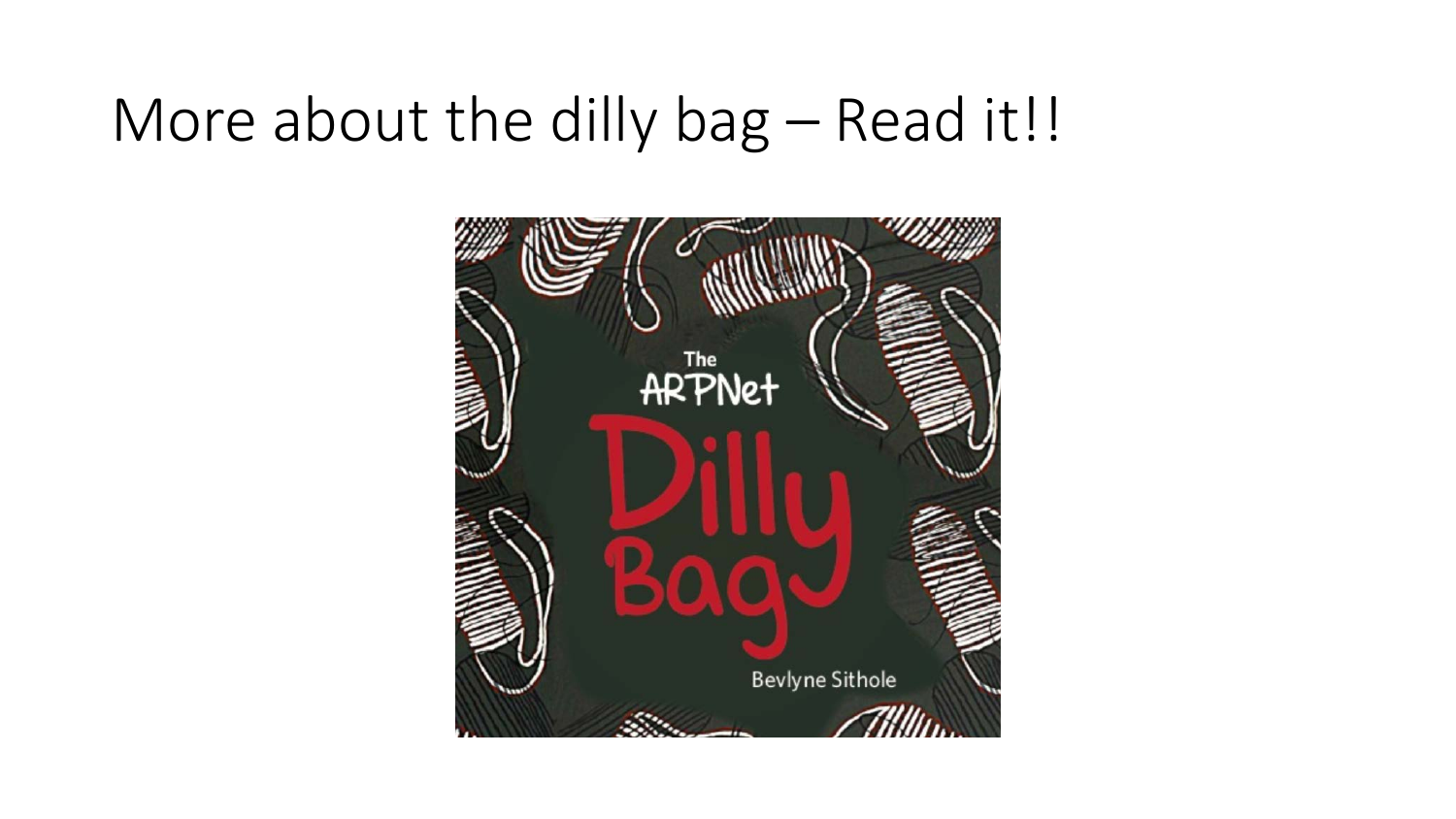

Figure 1. Levels of participation that you can expect to get when you are on the job.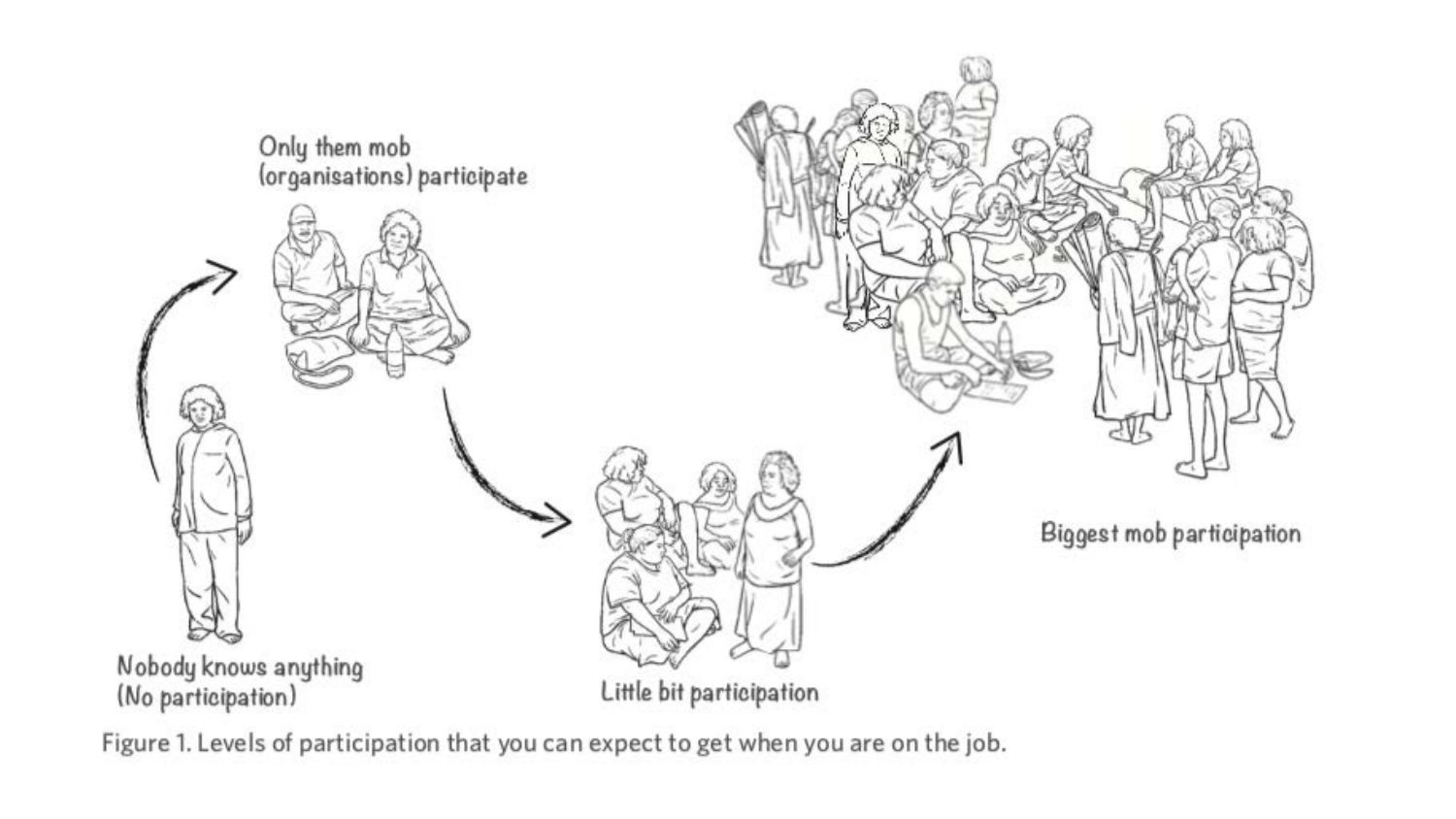

Figure 2. Suggestions about which tools work well together.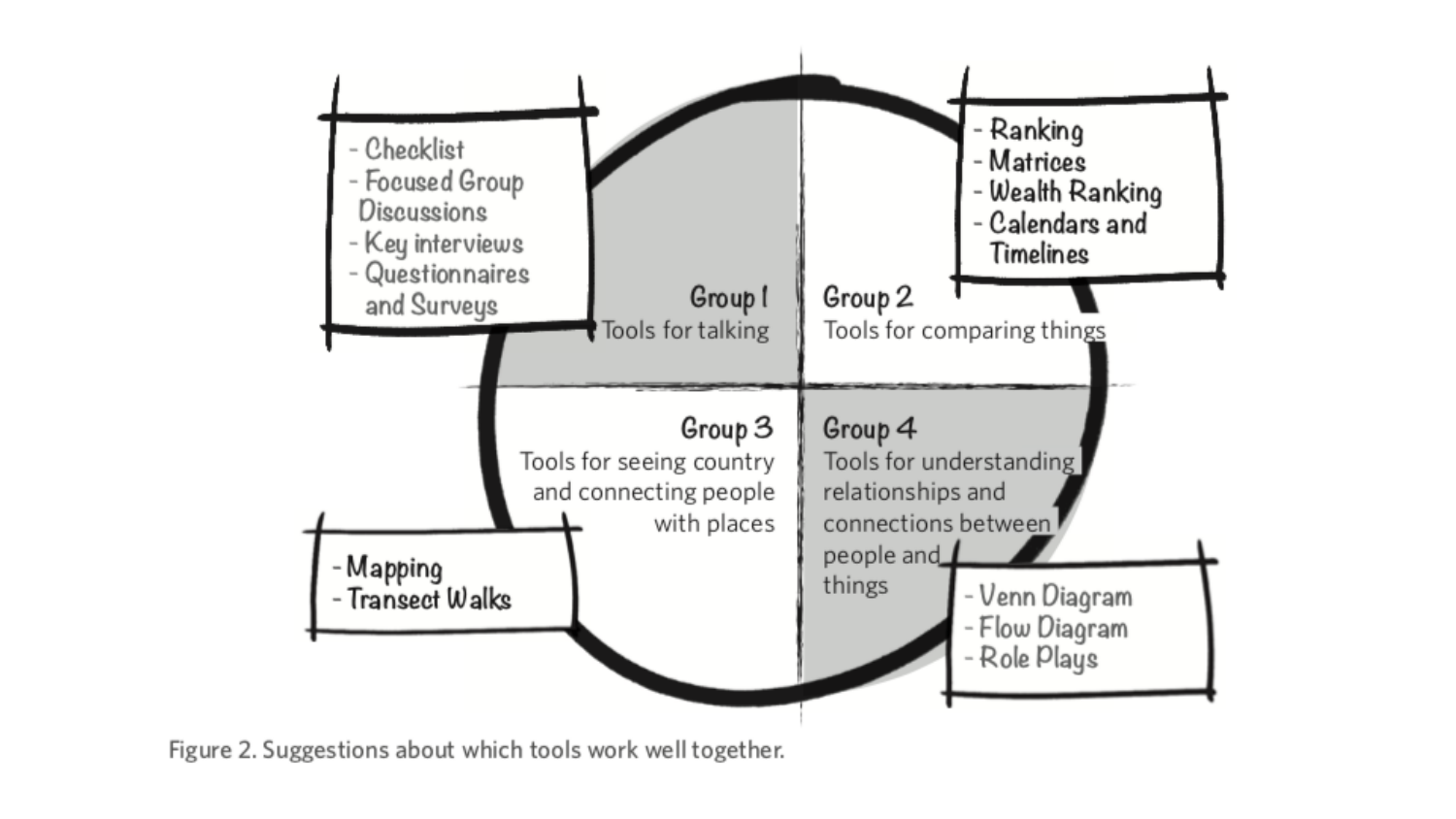#### Evaluation



Figure 3. Types of situations where you can use the tools.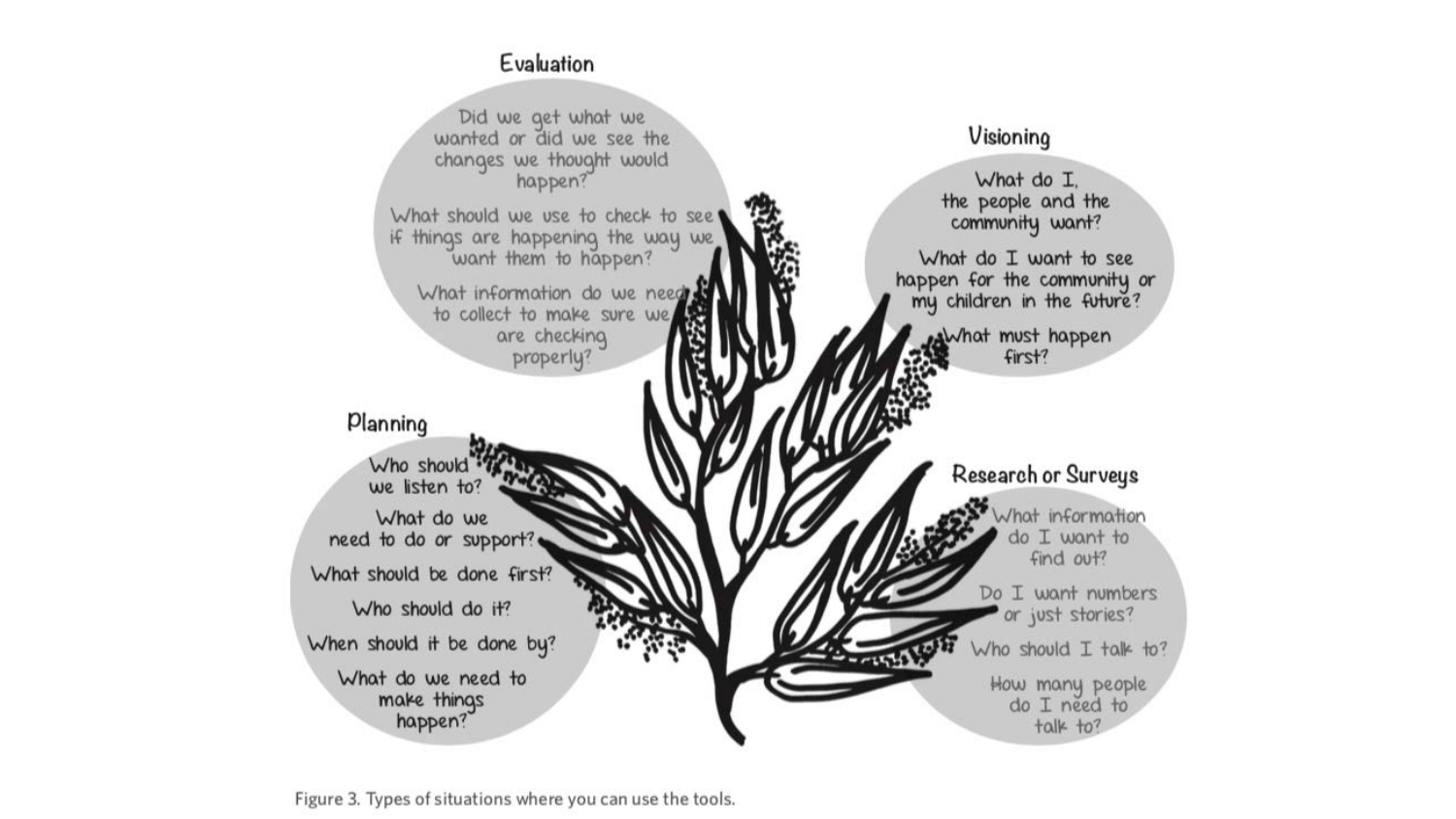7 ARPNet Rules

1. Respect and acknowledge Traditional Owners (TOs) on the country on which you work. Make sure people are comfortable working with you.

2.Get permission from all the right people and where possible respect cultural protocols - like avoidance relationships.

3. Remember no grog, drugs, gunja or substances use while on the job.<br>Also remember no fighting on the job.

4. Do not humbug people, if they don't want to do it, leave them alone. 5. Do not give your opinions, lock them in a box and throw away the key.

6. Start together and finish the job together. Do your best and don't give up. Work in teams or groups so you can support each other when you see one team member is struggling.

7. When on the job leave some home problems behind till job is finished. When you are on the job family can't come too, it can create problems for the group.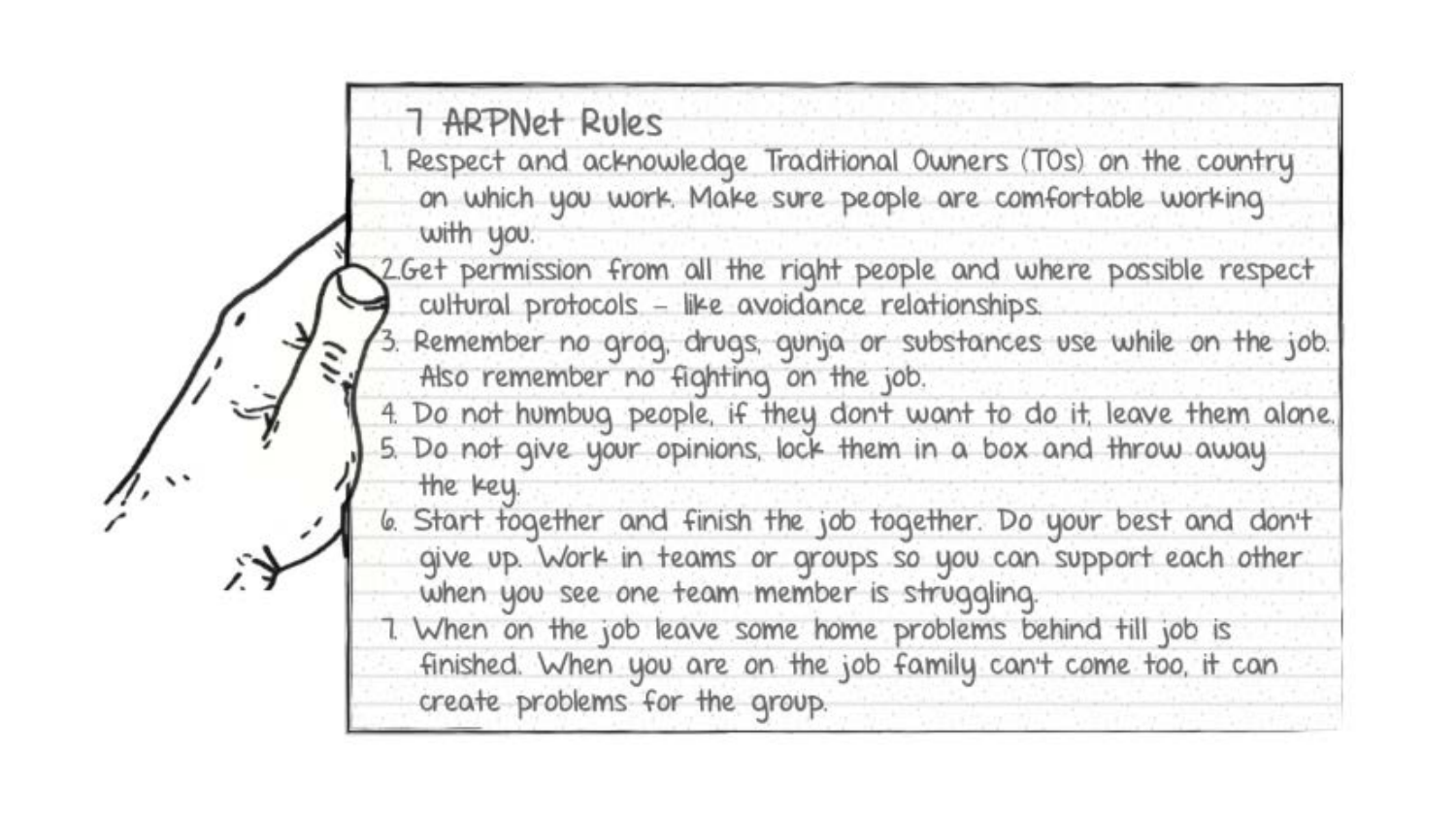# The dilly bag has tools for:

- Group yarns
- Interviews
- Questionnaires and Surveys
- Participatory methods
- Ranking
- Mapping
- Diagrams
- Role plays





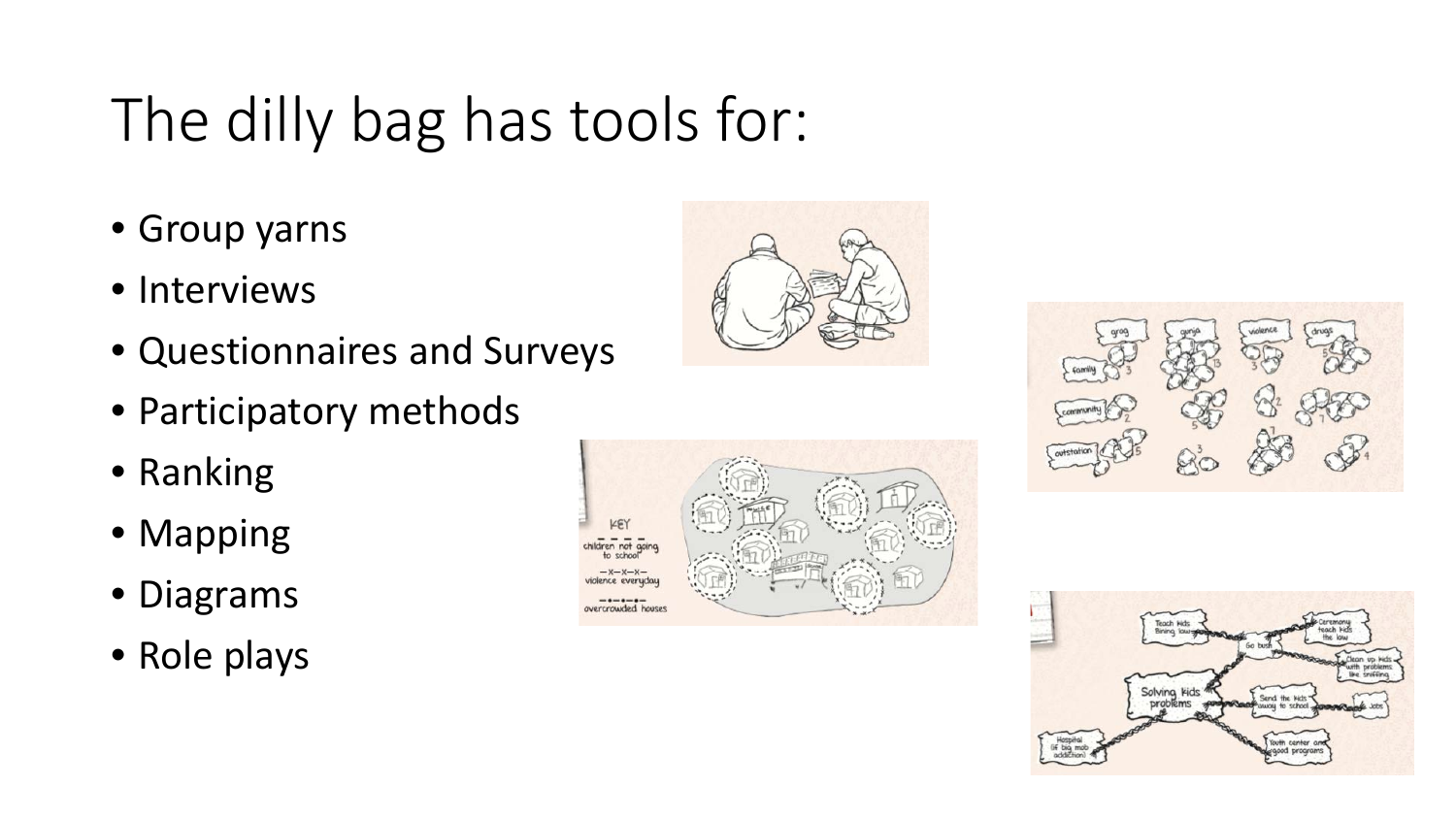### Examples

- National Centre for Indigenous Genomics
	- <https://ncig.anu.edu.au/>



<https://www.youtube.com/watch?v=wftujBV2LPs>